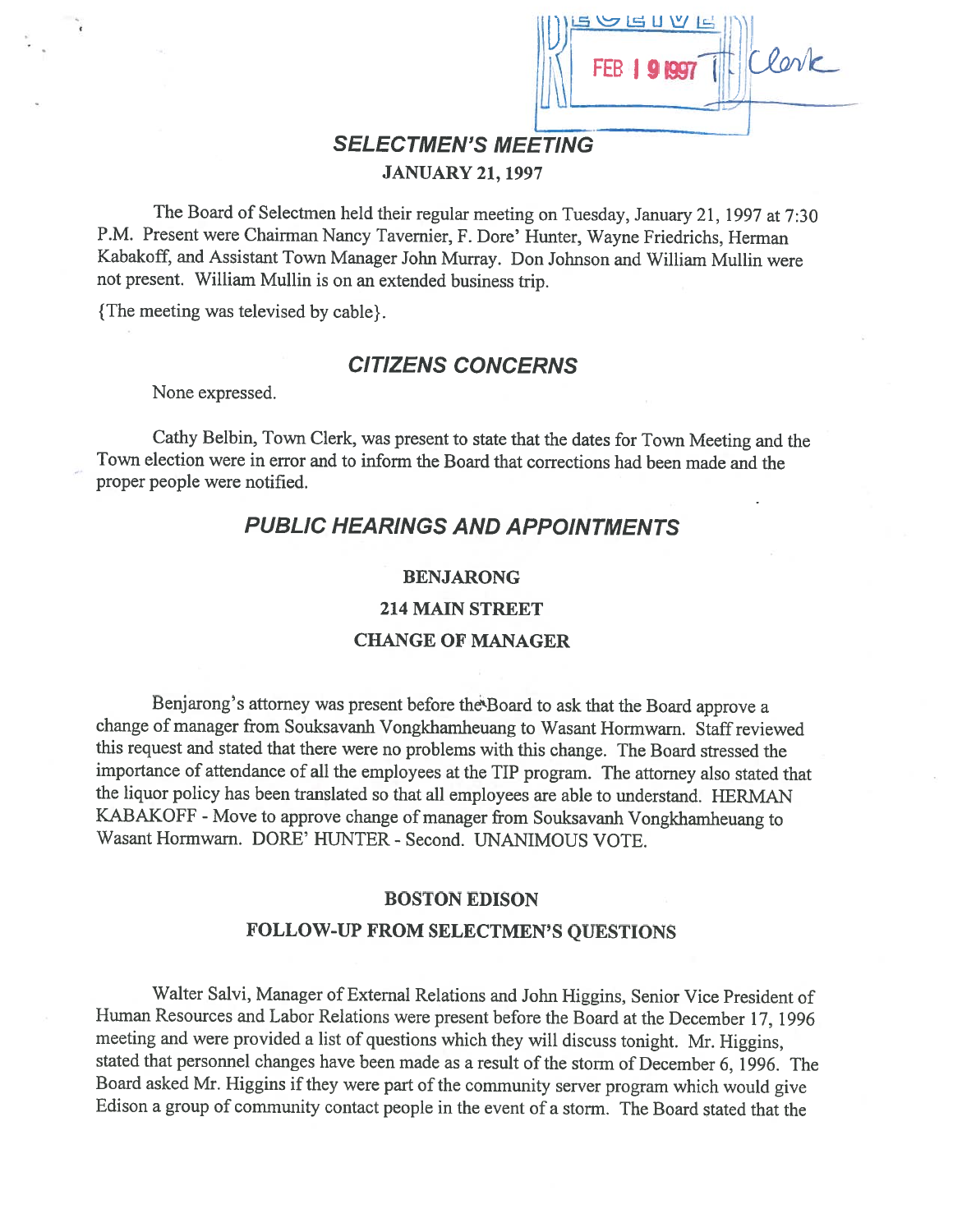McCarthy Towne school has <sup>a</sup> similar setup with Channel 4. The Board also suggested that listening to the Worcester weather stations might be helpful. Edison stated that they have also consolidated their emergency <sup>p</sup>hone numbers so there will be only one number to memorize for all communities. The Board also asked Edison to think about improving their specialized technology for individual services. Edison stated that there are no <sup>p</sup>lans to do any upgrades. The Board asked what weekend coverage consisted of and Edison stated that they have one trouble shooter for all communities. The Board stated that they felt that was too low. Nancy asked Edison to check what amount of voltage was presen<sup>t</sup> for Indian Village and also asked what the standard should be. Edison stated they would check into it. The Board also asked about tree trimming and wondered when Edison was scheduled to trim Acton. The Board asked Edison if they were aware of <sup>a</sup> letter the union provided us which alleged that there has been lack of routine maintenance and surplus stock. Edison responded by stating that whether the proper number of people was presen<sup>t</sup> or not could be debated forever, and that shifts in the workforce are common in today's businesses in order to keep the costs at <sup>a</sup> reasonable level. Employees of Edison, presen<sup>t</sup> in the audience, stated that Edison has consistently replaced cables with patches after <sup>a</sup> blow instead of replacing the whole cable and that areas needed work are pu<sup>t</sup> on <sup>a</sup> delayed, deferred or postponed work order. One employee referred to Edison's maintenance as the "Value Jet Maintenance" schedule. Other employees referred to the De-regulation as the major problem. All employees urged communities to stay with Edison.

The Board thanked Boston Edison.

# WILLOW BOOKS COMMON VICTUALLER 279 GREAT ROAD

David W. Didriksen, owner of Willow Books, 279 Great Road, seeks <sup>a</sup> common victualler license. Mr. Didriksen stated that he was happy that he was able to open <sup>a</sup> business in Acton and the store consists of <sup>a</sup> very small coffee shop with juices and desserts and <sup>a</sup> few tables. DORE' HUNTER - Move to approve Bromley Books, d/b/a Willow Books, Inc., for a Common Victualler located at 279 Great Road, Acton. WAYNE FRIEDRICHS - Second. UNANIMOUS VOTE.

#### FINANCE COMMITTEE BUDGET REQUEST

Tom Mackey, representing the FINCOM requested that the Board of Selectmen transfer \$5,000 from line item 1131. FINCOM would like the funds available for an analysis that they would like to conduct regarding how many FTE at the local school level work directly with the students. FINCOM would like to spen<sup>d</sup> the money on clerical and computer help. Nancy questioned why the volunteer members of the committee did not have enough time to do this analysis themselves and questioned whether any of the members had their own computer systems to do this work themselves. The Board asked Mr. Mackey if anyone had spoken to Don MacKenzie regarding not having enoug<sup>h</sup> goo<sup>d</sup> people to do the job in which they were appointed and that all nine members should carry an equa<sup>l</sup> load. FINCOM would like the Town to pay for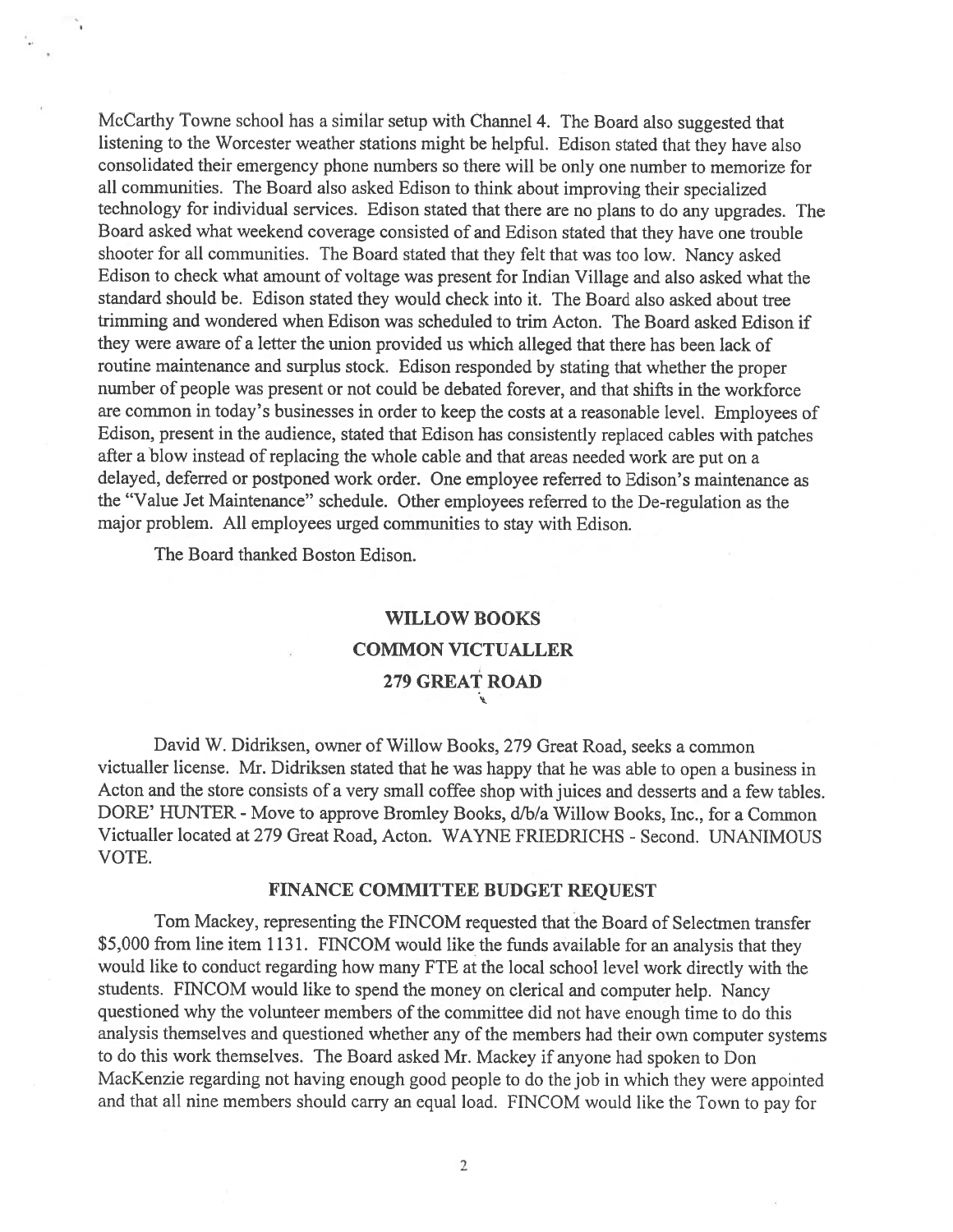MMA membership and annual conference equaling approximately \$570.00. Dore' questioned whether a donated PC would be acceptable. The Board also asked if the school could provide a disk with the information they are seeking. Mr. Mackey stated that he would ask the schools. The Board stated that they supported FINCOM in what they are trying to do, however, they should use existing terminals within the Town, that the money should be <sup>p</sup>laced on <sup>a</sup> warrant, and that FINCOM members should be able to commit time.

#### DRAFT COMMUNITY ACTION STATEMENT

The draft Community Action Statement (CAS) and hearing has been completed for Board review and approval. The Board needs to determine 3-5 top priorities of the Town in order to complete the CAS to submit to the State. HERMAN KABAKOFF - Move to approve the CAS with the five priorities recommended by the Planning Department. DORE' HUNTER - Second. UNANIMOUS VOTE.

## SELECTMEN'S BUSINESS

#### CAC MEETING

Dore' stated that he had been to <sup>a</sup> CAC meeting and that <sup>p</sup>lans were going forth for the Route <sup>2</sup> rotary circle. Dore' anticipated that this would be <sup>a</sup> four year <sup>p</sup>lanning process. The CAC asked Dore' to alert the Board that approval is needed. HERMAN KABAKOFF - Move that the Acton Board of Selectmen advocate the plans for re-design of the Route 2 circle. DORE' HUNTER - Second. UNANIMOUS VOTE.

#### ALG REPORT

John gave a brief overview of the status of the ALG meetings. John stated that Isa Zimmerman is not inclined to <sup>g</sup>ive out the schools budget information too early.

#### BUDGET DISCUSSION

Nancy Tavemier suggested that the Board make adjustments to the propose<sup>d</sup> operating budget if needed. Herman stated that he went through the budget line by line and will move suggested changes. HERMAN KABAKOFF - Move to cut Town Clerk budget by \$2,500. No second. HERMAN KABAKOFF - Move to reduce Civil Defense Budget by \$100.00. No second. HERMAN KABAKOFF - Move to reduce Collector's budget by \$52,000. NANCY TAVERNIER -Second. 3-1 Herman No. Motion fails. Nancy stated that she would like to hear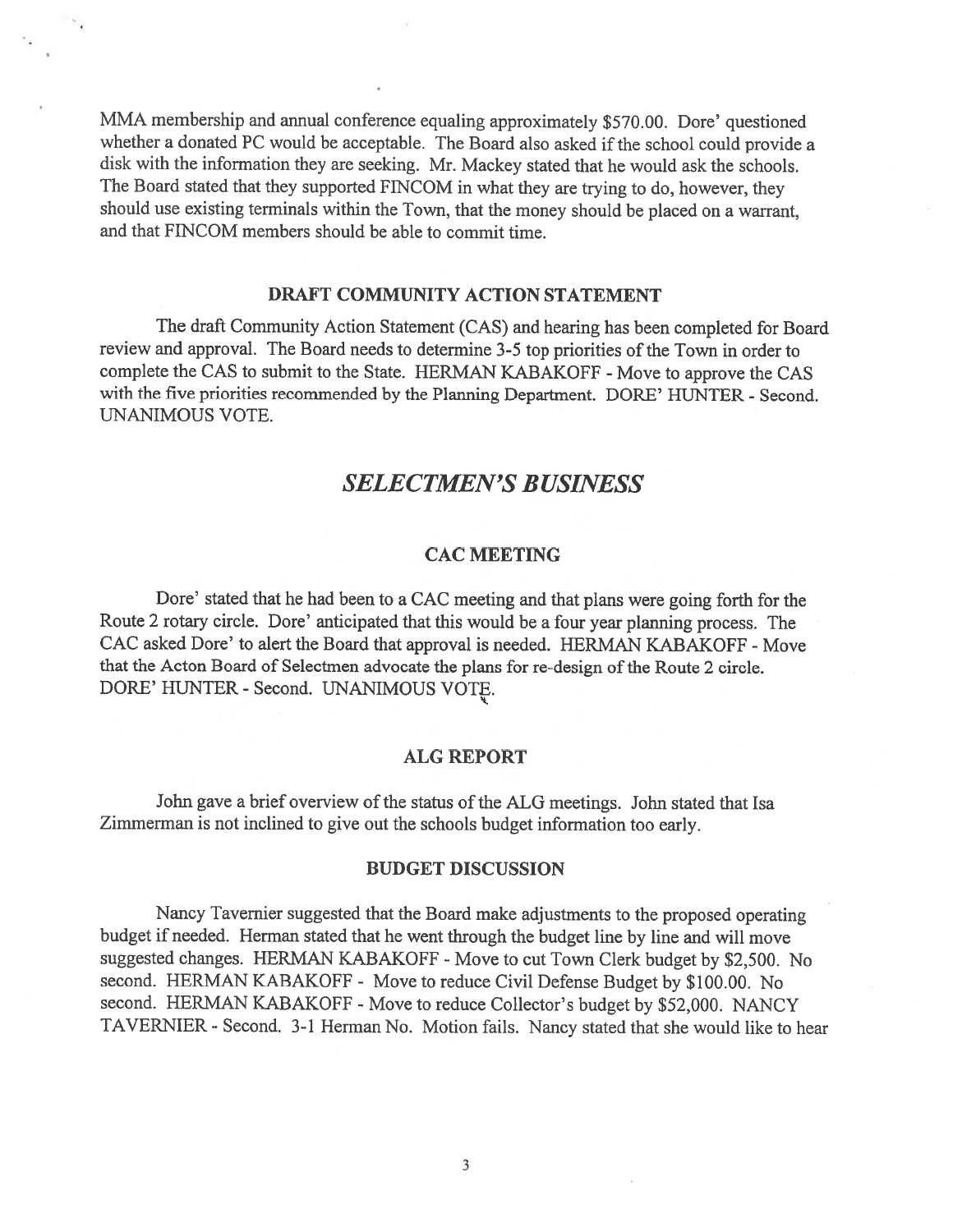why Herman proposed this reduction. Herman stated that the Assistant Finance Director has been unfilled for three years and questioned whether this person was necessary. Staff stated that this department is extremely understaffed and stressed and allowing this position to be filled would alleviate the workload for all involved. HERMAN KABAKOFF - Move to reduce Collector's budget by \$30,000. No second. HERMAN KABAKOFF - Move to reduce Finance Director's budget by \$16,000. No second. HERMAN KABAKOFF - Move to reduce Fire Departments budget by \$38,000. Withdrawn. The Board stated that the budget is bottom line and that the Town should live within the budget. Herman questioned why there was \$50,000 for equipment rental and questioned whether it would be better to buy. Staff stated that the \$50,000 included the rental of the crusher, sweeper, and sander and the amount of times they are used per year makes them not prudent to purchase. HERMAN KABAKOFF - Move to allocate \$5,000 for the Business Outreach Program in the Town Manager's budget. WAYNE FRIEDRICHS - Second. UNANIMOUS VOTE. Herman questioned the purchase of the police cars. Staff explained the 2-2-4 rotation policy regarding replacements that has been used for many years. Herman asked staff to ge<sup>t</sup> the fotation listing.

#### VOLUME 2

DORE' HUNTER - Move to the following to the Operating Budget - Personnel: COA -Receptionist - \$8,716 NATURAL RESOURCES - Increase clerical hours - \$3913 WAYNE FRIEDRICHS - Second. UNANIMOUS VOTE.

DORE' HUNTER - Move the following to the Operating Budget - Equipment and Programs: DPW - Gutters - \$9,000 WEST ACTON LIBRARY - Roof - \$6000 WAYNE FRIEDRICHS - Second. UNANIMOUS VOTE

WAYNE FRIEDRICHS - Move the following to the Operating Budget - Equipment and Programs: FIRE -Dictaphone - \$5,500

Portable defibrillator - \$6,000 HERMAN KABAKOFF - Second. UNANIMOUS VOTE.

DORE' HUNTER - Move the following to the Operating Budget - Equipment and Programs NATURAL RESOURCES/CEMETERY - equipment - \$3,800 HERMAN KABAKOFF - Second. UNANIMOUS VOTE.

HERMAN KABAKOFF - Move the following to the revolving Fund. BUILDING DEPARTMENT -Temporary Clerk - \$9,288. WAYNE FRIEDRICHS - Second. UNANIMOUS VOTE.

WAYNE FRIEDRICHS - Move the following to: NURSfNG ENTERPRISE Accreditation consultant -\$25,000. DORE' HUNTER -Second. UNANIMOUS VOTE.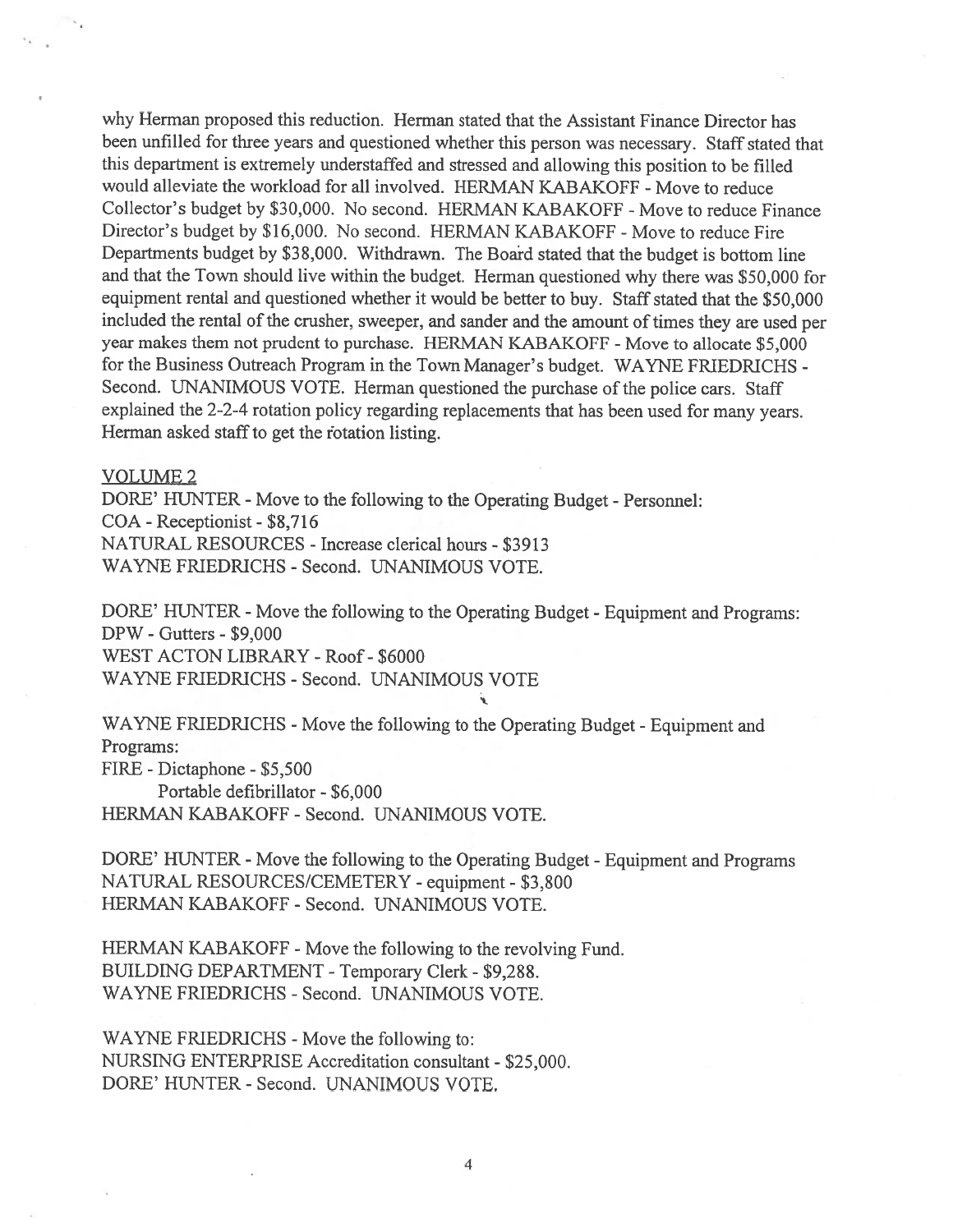DORE' HUNTER - Move the following items to the Enterprise budgets: SEPTAGE ENTERPRISE - PC Incubator + Vertical File \$3,500 NURSING ENTERPRISE - Mentoring program - \$10,400. WAYNE FRIEDRICHS - Second. UNANIMOUS VOTE.

#### PRELIMINARY WARRANT

Nancy explained that <sup>a</sup> preliminary warrant was made up to give the Board an idea of what the warrant will entail this year.

#### HISTORIC DISTRICT

The Historic District was presen<sup>t</sup> before the Board to amend the Selectmen's minutes of 12/3/96. The Board misunderstood the Historic District thinking that they had asked for staffing. The Board apologized for the misunderstanding. DORE' HUNTER - Move to correct the Selectmen's minutes of 12/3/96 to reflect that staffing was not requested. WAYNE FRIEDRICHS - Second. UNANIMOUS VOTE.

#### EAGLE SCOUT COURT OF HONOR BRYAN MANTER

Herman to represen<sup>t</sup> the Board, Saturday, February 22, 1997.

## CONSENTA GENDA

HERMAN KABAKOFF - Move to accept consent item #11 as printed. WAYNE FRIEDRICHS - Second. UNANIMOUS VOTE.

WAYNE FRIEDRICHS - Move to accept consent item #12 as per Roland's memo dated November 25, 1996 revised December 6, 1996 and with the inclusion of keeping 10% of bike lockers at a monthly rental fee of \$10.00. DORE' HUNTER - Second. UNANIMOUS VOTE.

### TOWN MANAGERS REPORT

#### NESWC

John Murray stated that North Andover is still pursuing their permit from Wheelabrator. John stated that there will be <sup>a</sup> special meeting on february 18, <sup>1997</sup> regarding the rates for next year. It is anticipated that the tip fee will be \$130.00. John also stated that the Stabilization fund for Acton has <sup>a</sup> balance of \$300,000, however, the balance should be closer to 4 million.

5